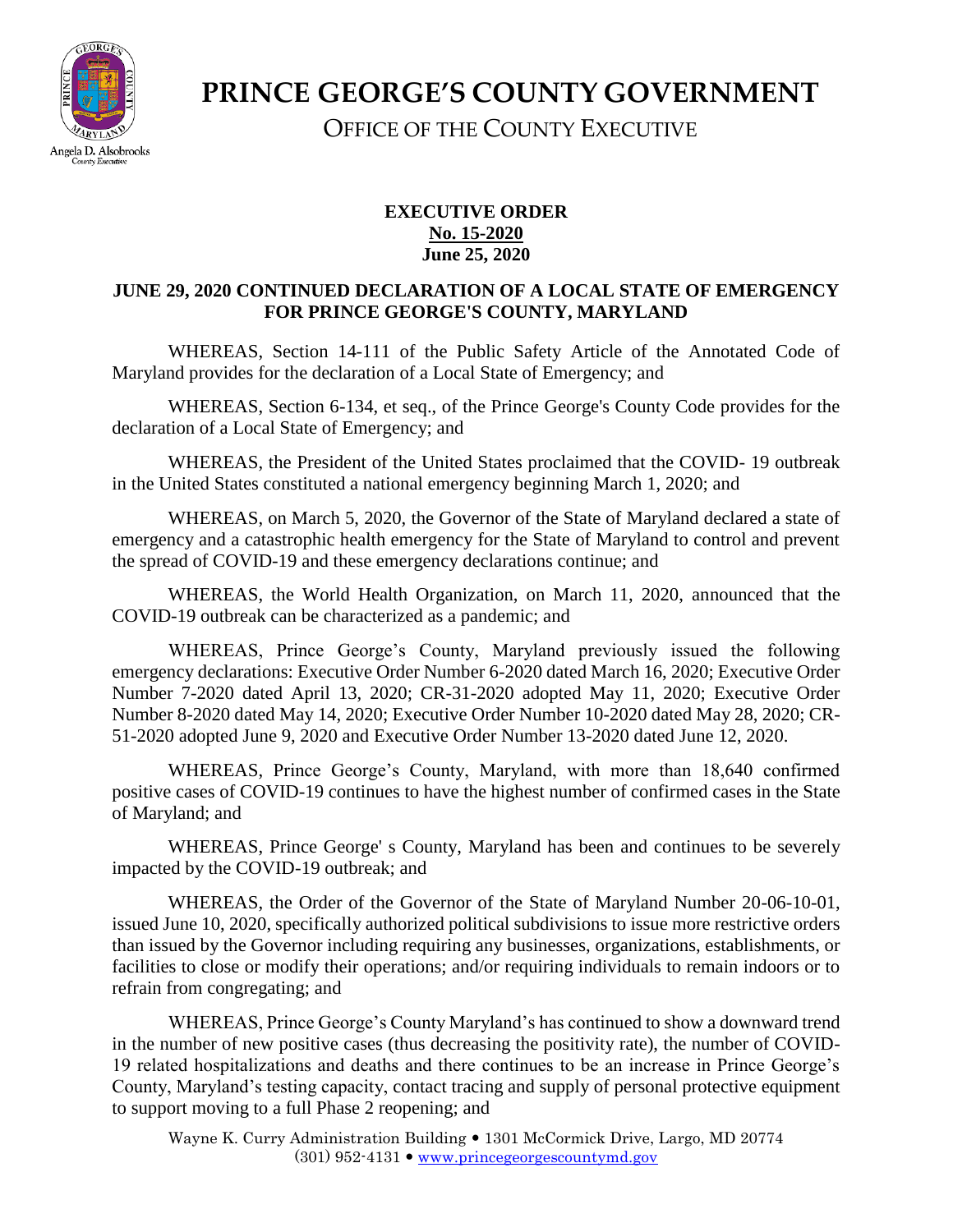WHEREAS, consistent with Governor Larry Hogan's Roadmap to Recovery plan, the following are essential pillars in assessing the efforts to combat COVID-19: expanded testing, improved contact tracing, increased hospital surge capacity, and increased supply of personal protective equipment; and

WHEREAS CR-51-2020 authorizes the County Executive to amend the County's emergency declaration; now, therefore

IT IS HEREBY ORDERED, on this  $25<sup>th</sup>$  day of June, 2020, that I, Angela D. Alsobrooks, County Executive for Prince George's County, Maryland, hereby proclaim that a Local State of Emergency continues to exist in Prince George's County, Maryland. It is necessary and reasonable to save lives and to protect the public safety and welfare of all Prince Georgians during this pandemic, by controlling and preventing the further spread of COVID- 19, to issue the following orders, which shall take effect June 29, 2020 at 5:00 p.m.:

- I. Stay-at-Home Order remains rescinded, unless specifically stated otherwise in this Order. However, all residents are still encouraged to stay in their homes or place of residences as much as possible, continue to practice appropriate personal hygiene like regular hand-washing and exercising appropriate social distancing when coming into contact with persons outside their home or residence.
- II. Face Covering. "Face Covering" means a covering that fully covers a person's nose and mouth. The term "Face Covering" includes, without limitation, scarves and bandanas. The following rules apply to Face Coverings:
	- A. All riders and operators on "The Bus", Prince George's County's bus transit system, are required to wear;
	- B. All customers in the enclosed area of a retail or restaurant establishment over the age of nine are required to wear; however, adult customers accompanying children age two through nine shall use reasonable efforts to cause those children to wear Face Coverings while inside the enclosed area of any retail or restaurant;
	- C. All retail establishments shall require staff to wear, and those staff shall wear, Face Coverings while working in areas open to the general public and areas in which interactions with other staff are likely; and
	- D. All restaurants shall require staff who interact with customers (including, without limitation, delivery personnel) to wear, and those staff shall wear, Face Coverings while working.
	- E. Single-use Face Coverings shall be properly discarded in trash receptacles. It is recommended that all reusable Face Coverings be cleaned frequently (at least once per day).
	- F. Face Coverings are required by persons while inside County owned and operated buildings.
	- G. Additional specific rules may apply as further set forth in this Executive Order.
- III. Except as otherwise provided in this Order, Non-essential businesses shall remain closed to the general public. Non-essential businesses are defined as businesses, establishments, organizations and facilities that are not part of the critical infrastructure sectors identified by the U.S. Department of Homeland Security's Cybersecurity and Infrastructure Security Agency (current described at [https://www.cisa.gov/identifying](https://www.cisa.gov/identifying-critical-infrastructure-during-covid-19)[critical-infrastructure-during-covid-19\)](https://www.cisa.gov/identifying-critical-infrastructure-during-covid-19).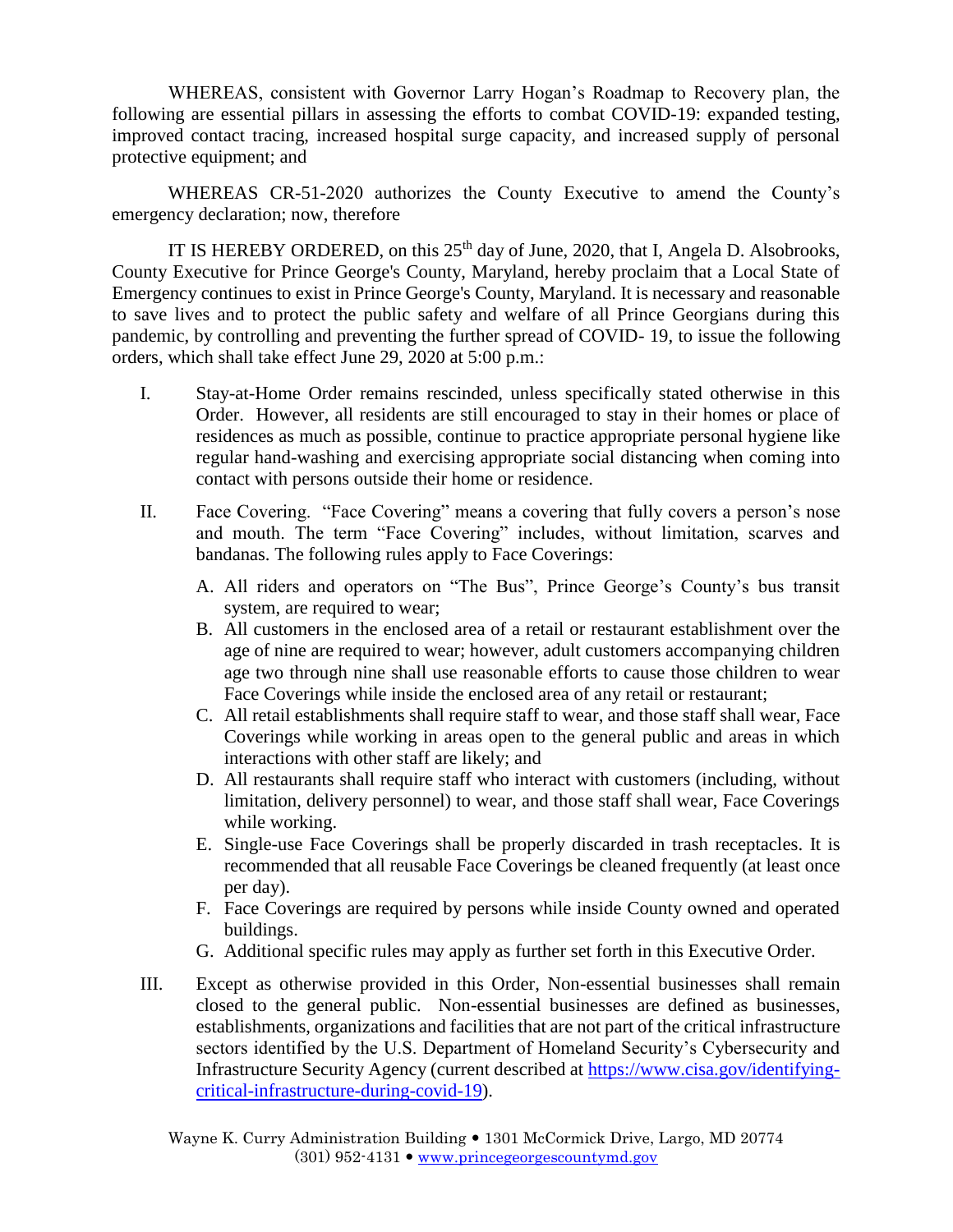- IV. Closure of Certain Specific Businesses, Organizations and Facilities
	- A. Senior Centers. All senior citizen activities centers (as defined in Section 10- 501 (i) of the Human Services Article of the Maryland Code) shall remain closed.
	- B. Theaters Theaters in Prince George's County, Maryland at which live performances occur or motion pictures are shown, shall remain closed to the general public, however, live-streaming or broadcasting is allowed. (See below for drive-in movie theaters).
	- C. Establishments may not resume nightclub or adult entertainment functions.
	- D. Concert Venues: Remain closed to the general public.
- V. Businesses, Organizations, Establishment and Facilities That May Open
	- A. Retail Establishments (including shopping malls) may open with the following safeguards and capacity limits: maximum of 1 person per 100 square feet of sales space, not to exceed 50% maximum capacity as defined by the State of Maryland.
		- 1. Maintain physical distancing (greater than 6'), wherever possible, between employees and customers at curbside and in-store operations
		- 2. Use of appropriate personal protective equipment by all employees
		- 3. Adherence to Face Covering provision in Section II of this Order for employees and customers
		- 4. Physical distancing markers for staff and customers required
		- 5. High contact surfaces (those with hourly or greater contact frequency) will be cleaned with Centers for Disease Control and Prevention ("CDC") and Environment Protection Agency ("EPA") approved disinfectant at least every 2 hours
		- 6. All employees must receive training on CDC COVID-19 guidance appropriate to their workplace prior to working
		- 7. Online shopping and payment via digital platforms should be encouraged as much as possible.
	- B. Restaurants

Restaurants and other similar establishments that sell food or beverages for consumption in Prince George's County, Maryland (''Restaurants") may open to the general public, in accordance with any social-distancing recommendations of the CDC and the Maryland Department of Health ("MDH"), and subject to the following conditions:

- 1. Food or beverages are promptly taken from the premises, i.e., on a carryout or drive-through basis; or
- 2. Delivered to customers off the premises; or
- 3. Outdoor dining at Restaurants and Bars will be permitted if there is adherence the following rules:
	- a. Establishment has current approval for outdoor dining or receives a Restaurant Temporary Outdoor Seating Area permit;
	- b. Adherence to Face Covering provision in Section II of this Order, except that customers, while eating or drinking during outdoor dining, may remove face covering;
	- c. Ensure tables are seated at least six feet away from each other, except for households seated together;
	- d. Not allow groups larger than six persons to be seated together, except members of the same household;

Wayne K. Curry Administration Building 1301 McCormick Drive, Largo, MD 20774  $(301)$  952-4131  $\bullet$  [www.princegeorgescountymd.gov](http://www.princegeorgescountymd.gov/)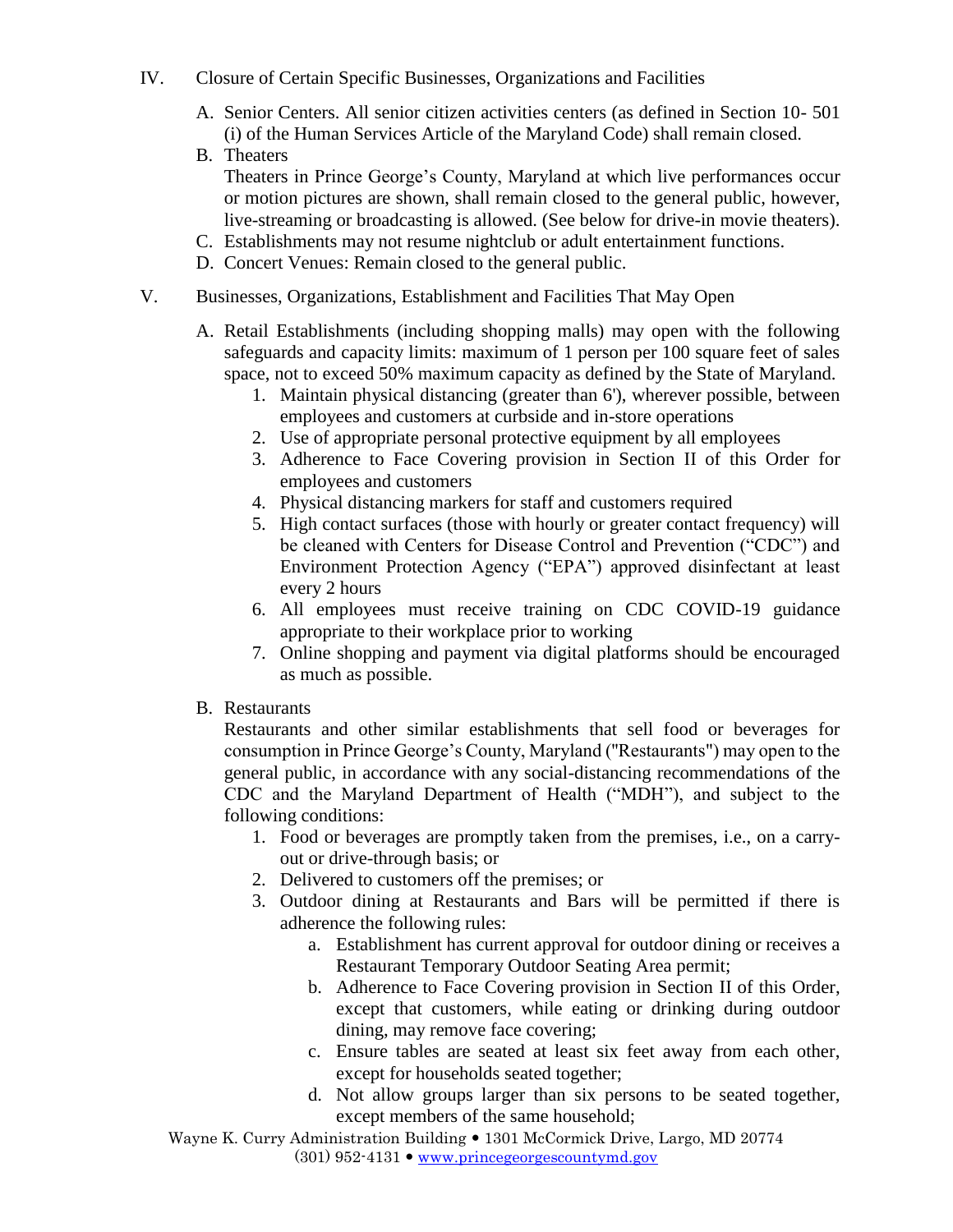- e. Maximum of 50 patrons will be allowed at any outdoor dining regardless of space;
- f. All employees must receive health screenings prior to their shifts;
- g. Customers, while eating or drinking at outdoor dining, may remove face covering;
- h. No food service in a buffet format;
- i. Clean and disinfect each tables and chairs between each seating in accordance with CDC and MDH guidelines, using cleaning products that meet the criteria of the EPA guidelines for use against COVID-19;
- j. Hand sanitizer and appropriate hand washing facilities must be available;
- k. Use of single-use disposable paper menus or sanitize reusable menus between each seating;
- l. Payment via digital platforms should be encouraged; and
- m. Any other applicable laws or regulations.
- 4. Indoor dining permissible at 50% maximum capacity (as allowed by the State of Maryland) and adherence to the regulations that apply to outdoor dining (with the exception of the maximum of 50 patrons). Social and fraternal clubs, permissible via applicable laws or regulations, may offer indoor dining in accordance with Sections V.B.3 and V.B.4 of this Order.
- C. Manufacturing. The following rules must be adhered to:
	- 1. Maintain physical distancing (greater than 6'), wherever possible
	- 2. Use of appropriate personal protective equipment ("PPE"), including face coverings, by all staff
	- 3. Physical distancing markers for staff
	- 4. High contact surfaces (those with hourly or greater contact frequency) will be cleaned with CDC and EPA- approved disinfectant at least every 2 hours
	- 5. All employees must receive training on CDC COVID-19 guidance appropriate to their workplace prior to working
	- 6. Guidance: [CDC Guidance for Manufacturing Workers and Employers](https://www.cdc.gov/coronavirus/2019-ncov/community/guidance-manufacturing-workers-employers.html)
- D. Fitness Centers
	- 1. This Executive Order controls the occupancy and use of fitness centers, health clubs, gyms, outdoor aquatic centers, and self-defense schools in Prince George's County, Maryland ("Fitness Centers").
	- 2. Fitness Centers are limited to 1 patron per 200 square feet of fitness space, not to exceed 50% maximum capacity.
	- 3. Maintain physical distancing (greater than 6'), wherever possible
	- 4. Use of appropriate personal protective equipment ("PPE"), including face coverings, by all staff
	- 5. Physical distancing markers for staff
	- 6. High contact surfaces (those with hourly or greater contact frequency) will be cleaned with CDC and EPA- approved disinfectant at least every 2 hours
	- 7. All employees must receive training on CDC COVID-19 guidance appropriate to their workplace prior to working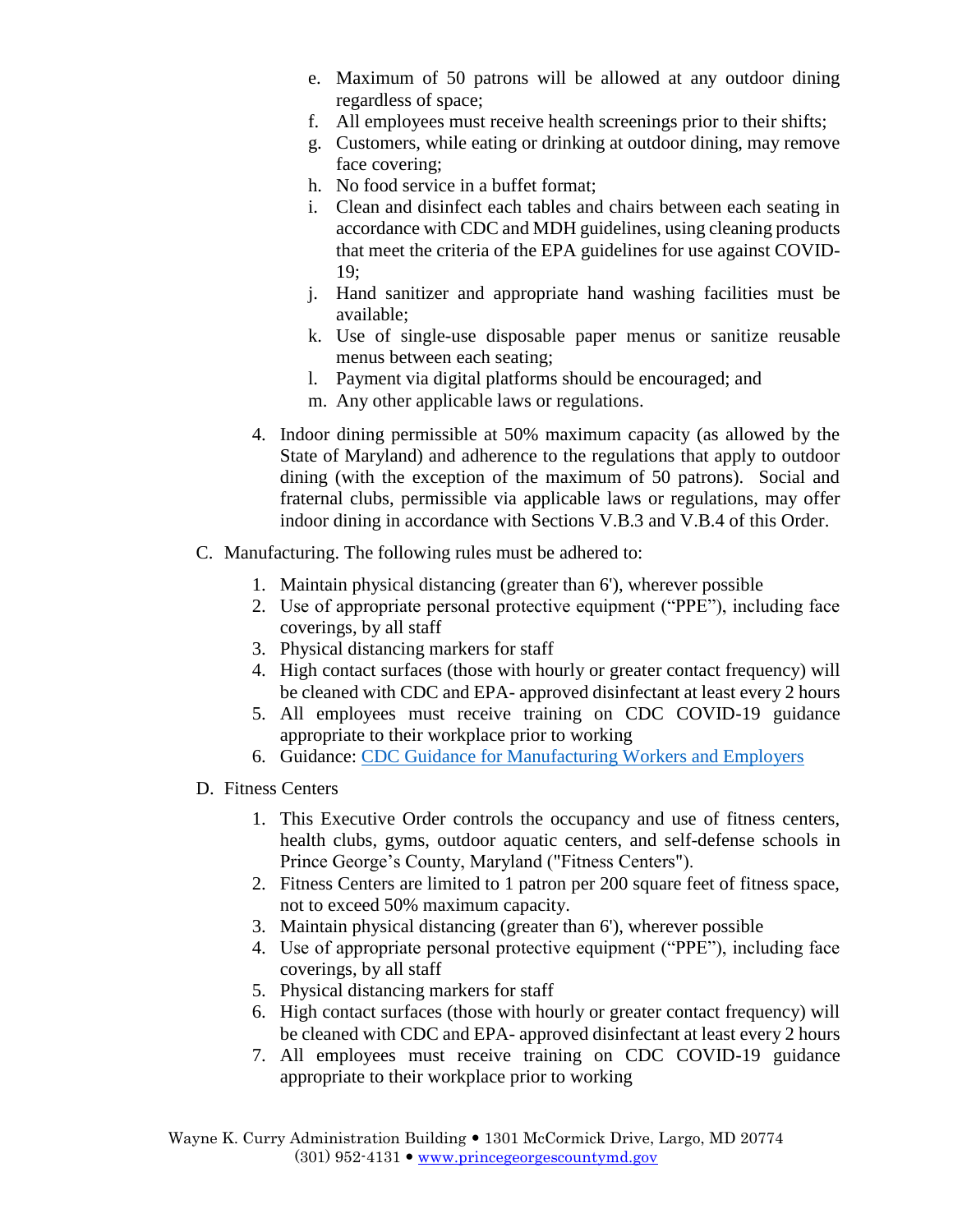- E. Farmers Markets will be able to open. Maintaining proper social distancing (greater than 6') is required, wherever possible. Face coverings are required for vendors and customers and CDC and EPA guidelines for cleaning high use surfaces must be followed.
- F. Childcare Programs. All licensed and authorized childcare programs are allowed to open per the following rules:
	- 1. Capacity limits will follow State regulations
	- 2. Maintain physical distancing (greater than 6'), wherever possible
	- 3. Use of PPE, including face coverings and gloves, by all employees
	- 4. High contact surfaces (those with hourly or greater contact frequency) will be cleaned with CDC and EPA- approved disinfectant at least every 2 hours
	- 5. All employees must receive training on CDC COVID-19 guidance appropriate to their workplace prior to working
	- 6. Daily symptom screenings for employees and children
	- 7. Staggered drop-offs and pick-ups of children
	- 8. Temporary exclusion for employees and children, following CDC and MDH guidelines, in the event of positive cases
	- 9. All other applicable State and local regulations for operation of a must be followed.
	- 10. Rules and other guidance can be found in following sources: [MSDE](https://earlychildhood.marylandpublicschools.org/covid-faqs)  [COVID-19 FAQ for Child Care Settings;](https://earlychildhood.marylandpublicschools.org/covid-faqs) [Maryland Family Network](https://www.marylandfamilynetwork.org/for-providers/support-for-child-care-providers-during-covid-19-pandemic)  [COVID-19 Guidance for Childcare Providers;](https://www.marylandfamilynetwork.org/for-providers/support-for-child-care-providers-during-covid-19-pandemic) [CDC COVID-19 Guidance](https://www.cdc.gov/coronavirus/2019-ncov/community/schools-childcare/guidance-for-childcare.html)  [for Childcare Providers](https://www.cdc.gov/coronavirus/2019-ncov/community/schools-childcare/guidance-for-childcare.html)
- G. Fully Automatic Car Washes will remain allowed to open.
	- 1. Customers must be able to remain in their cars while obtaining service, except when establishment employees are cleaning interior of the vehicle. Employees must wear face coverings and gloves. There should be no physical contact between employees and customer.
	- 2. Customers must wear face coverings that cover mouth and nose.
	- 3. All employees must receive training on CDC COVID-19 guidance appropriate to their workplace prior to working.
- H. Self-Service Car Washing will remain allowed to open.
	- 1. High contact surfaces (those with hourly or greater contact frequency) will be cleaned with CDC and EPA- approved disinfectant at least every 2 hours.
	- 2. All employees must receive training on CDC COVID-19 guidance appropriate to their workplace prior to working.
	- 3. Employees and customers must wear face coverings that cover the nose and mouth.
- I. Barbershops and Beauty Salons. The following rules must also be adhered to:
	- 1. Customers must be served via appointment only
	- 2. Customers are not allowed to congregate in common sitting area waiting to be served
	- 3. Adherence to Face Covering provision in Section II of this Order, except that all customers over the age of two (2) must wear face coverings unless doing so makes it impossible to provide service.
	- 4. Maintain physical distancing (greater than 6'), wherever possible

Wayne K. Curry Administration Building 1301 McCormick Drive, Largo, MD 20774  $(301)$  952-4131  $\bullet$  [www.princegeorgescountymd.gov](http://www.princegeorgescountymd.gov/)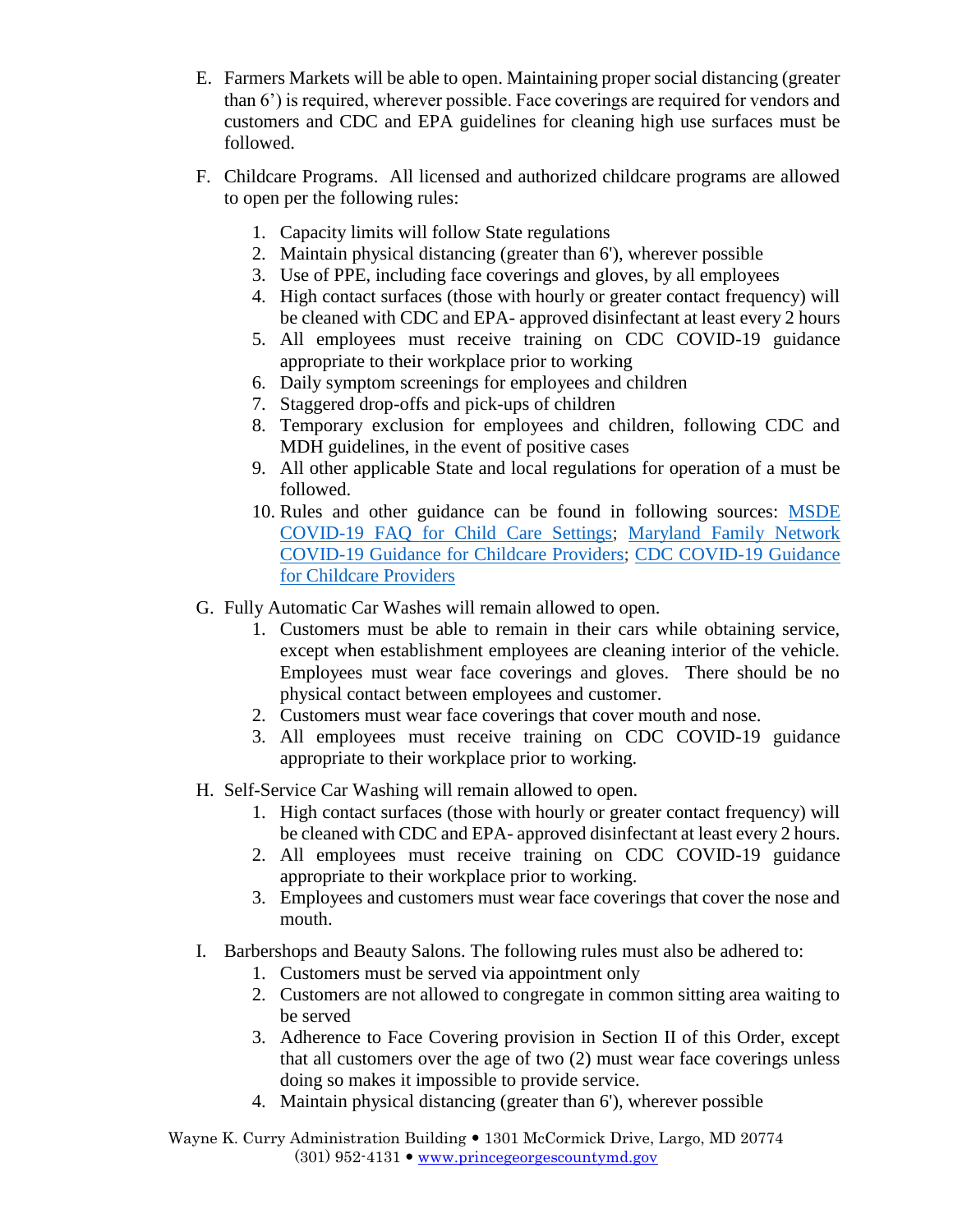- 5. Use of PPE, including face coverings and gloves, by all employees
- 6. Physical distancing markers to create adequate social distancing
- 7. Service is limited to 50% maximum capacity for the service delivery space
- 8. High contact surfaces (those with hourly or greater contact frequency) will be cleaned with CDC and EPA- approved disinfectant at least every 2 hours
- 9. All employees must receive training on CDC COVID-19 guidance appropriate to their workplace prior to working
- 10. Digital payment methods should be encouraged
- 11. Restroom sanitation on a frequent schedule
- J. Other Personal Services
	- 1. Other personal services allowed including esthetic and nail services, tattoo services, massages, hot tub and sauna services.
	- 2. The following rules apply:
		- a.Customers must be served via appointment only
		- b.Limited to 1 person per 200 square feet of service area, up to 50% of maximum capacity
		- c.Maintain physical distancing (greater than 6 feet) wherever possible
		- d.Physical distancing markers for staff and customers required
		- e.Customers must wear face coverings, unless face coverings make it impossible to provide service
		- f. Use of PPE, including face coverings and gloves, by all employees. Gloves must be changed between each customer and paper/plastic coverings over tables/service chairs must be changed between each customer
		- g.High contact surfaces (those with hourly or greater contact frequency) will be cleaned with CDC and EPA- approved disinfectant at least every 2 hours
		- h.All employees must receive training on CDC COVID-19 guidance appropriate to their workplace prior to working
		- i. Digital payment methods should be encouraged
		- j. Restroom sanitation on a frequent schedule
		- k.Guidance: [MD Best Practices for Reopening Personal Services](https://open.maryland.gov/backtobusiness/)
- K. Recreational or Entertainment Establishment of a Commercial Nature
	- 1. Amusement Parks
		- a.May open at 40% of maximum capacity
		- b.Must follow all requirements given by the County Office of Emergency Management and/or Health Department
		- c.For establishments with one amusement ride, may open at 50% of maximum capacity
		- d.Guidance: [Industry Guidance](https://www.iaapa.org/sites/default/files/2020-05/IAAPA_COVID-19_ReopeningGuidance_rev1_final.pdf)
	- 2. Bingo Halls
		- a.May open at 50% of maximum capacity
		- b.Must also follow rules set forth in Section V.J.2 of this Order ("Other Personal Services")
	- 3. Bowling Alleys
		- a.May open at 50% of maximum capacity
		- b.Must also follow rules set forth in Section V.J.2 of this Order ("Other Personal Services")
- Wayne K. Curry Administration Building 1301 McCormick Drive, Largo, MD 20774  $(301)$  952-4131  $\bullet$  [www.princegeorgescountymd.gov](http://www.princegeorgescountymd.gov/)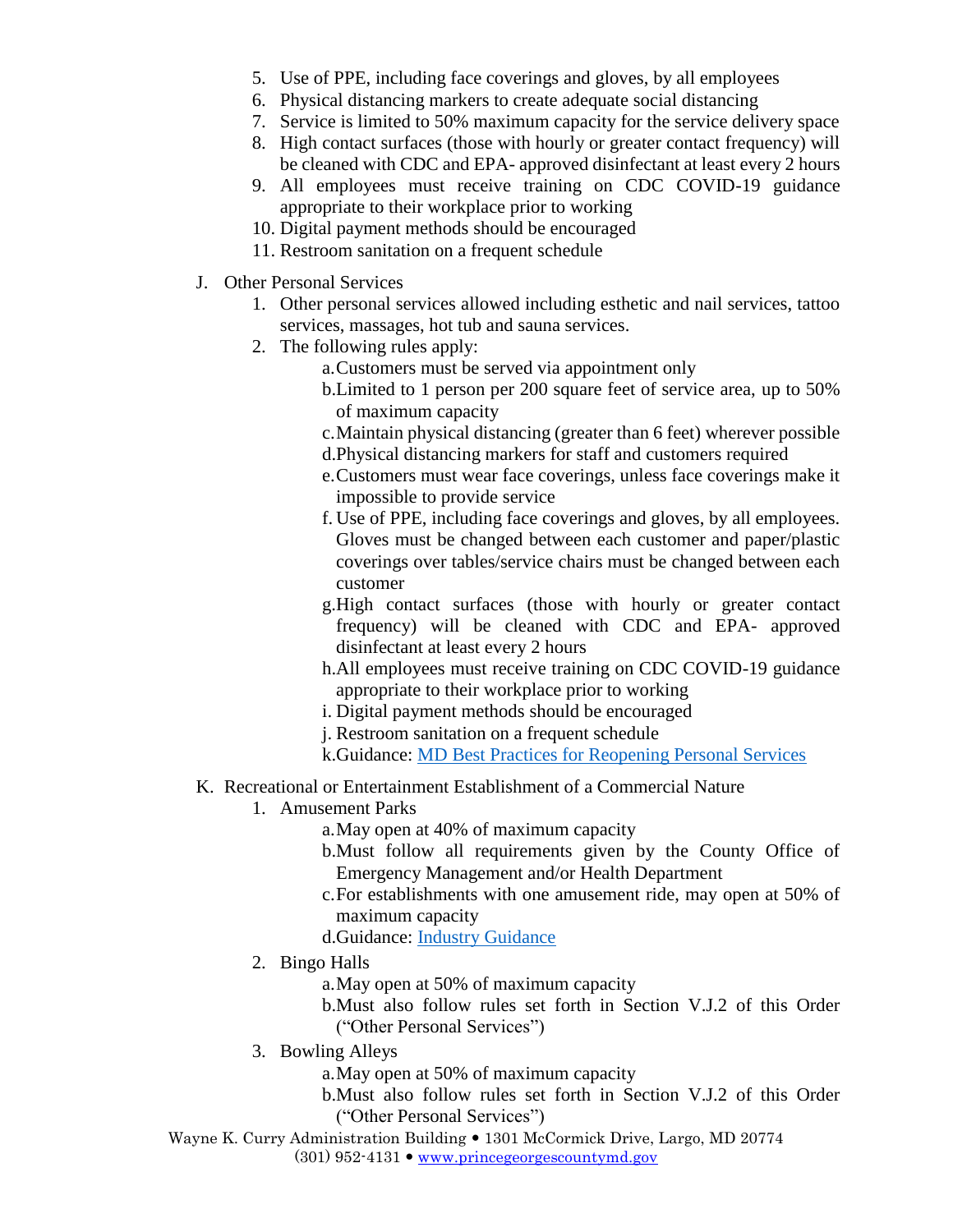- 4. Pool Halls
	- a.May open at 50% of maximum capacity
	- b.Must also follow rules set forth in Section V.J.2 of this Order ("Other personal services")
- 5. Gaming facilities and casinos such as MGM National Harbor and simulcast betting facilities (outside of horse racing establishments) may operate at 50% of maximum capacity. Use of appropriate personal protective equipment, including face coverings, by employees and patrons. Maintain physical distancing (greater than 6'), wherever possible. Adherence to other State directives is required, unless further amended by the County Health Officer and/or County Office of Emergency Management.
- 6. Tour Boats
	- a.May resume at 50% of maximum capacity.
	- b.Must follow all applicable rules while operating in the County.
	- c.Staff and patrons upon disembarking the vessel, must wear face coverings, maintain social distance and follow other applicable rules.
- 7. Horse racing establishments and any other establishment not listed above that is subject to the admission and amusement tax under Title 4 of the Tax-General Article of the Maryland Code **will remain closed to the general public** (including members, in the case of private clubs).
- L. Social and fraternal clubs, including without limitation, American Legion posts, VFW posts, and Elks Clubs may re-open for indoor recreation up to 50% of maximum capacity. Adherence to MDH and CDC guidelines is required unless further amended by County Health Officer.
- M. Places of Worship: The following rules apply:
	- 1. May open for gatherings that do not exceed 50% of maximum capacity
		- a.Maintain physical distancing (greater than 6'), wherever possible
			- b.High contact surfaces (those with hourly or greater contact frequency) will be cleaned with CDC and EPA- approved disinfectant at least every 2 hours
			- c.Hand sanitizers OR hand washing facilities must be available and frequent use should be encouraged
			- d.Face Coverings are required
			- e.No live vocals unless via remote or streaming service
			- f. Avoid physical contact
	- 2. May maintain online and drive-in services
	- 3. May have outdoor services of 250 persons or less, if maintain appropriate social distancing and have access to hand washing/hand sanitizers. Frequent use encouraged.
	- 4. Guidance is also provided in the following sources: [CDC Business and](https://www.cdc.gov/coronavirus/2019-ncov/community/organizations/businesses-employers.html)  [Workplace Toolkit;](https://www.cdc.gov/coronavirus/2019-ncov/community/organizations/businesses-employers.html) [CDC COVID-19 FAQ for Businesses](https://www.cdc.gov/coronavirus/2019-ncov/community/general-business-faq.html)
- N. Maximum Occupancy. For purposes of this Order, Maximum Occupancy means the maximum occupancy load under the applicable fire code, as set forth on the certificate issued for the establishment by a local fire code official. If no such certificate has been issued, the maximum occupancy is as determined by applicable laws, regulations and permits.
- Wayne K. Curry Administration Building 1301 McCormick Drive, Largo, MD 20774  $(301)$  952-4131  $\bullet$  [www.princegeorgescountymd.gov](http://www.princegeorgescountymd.gov/)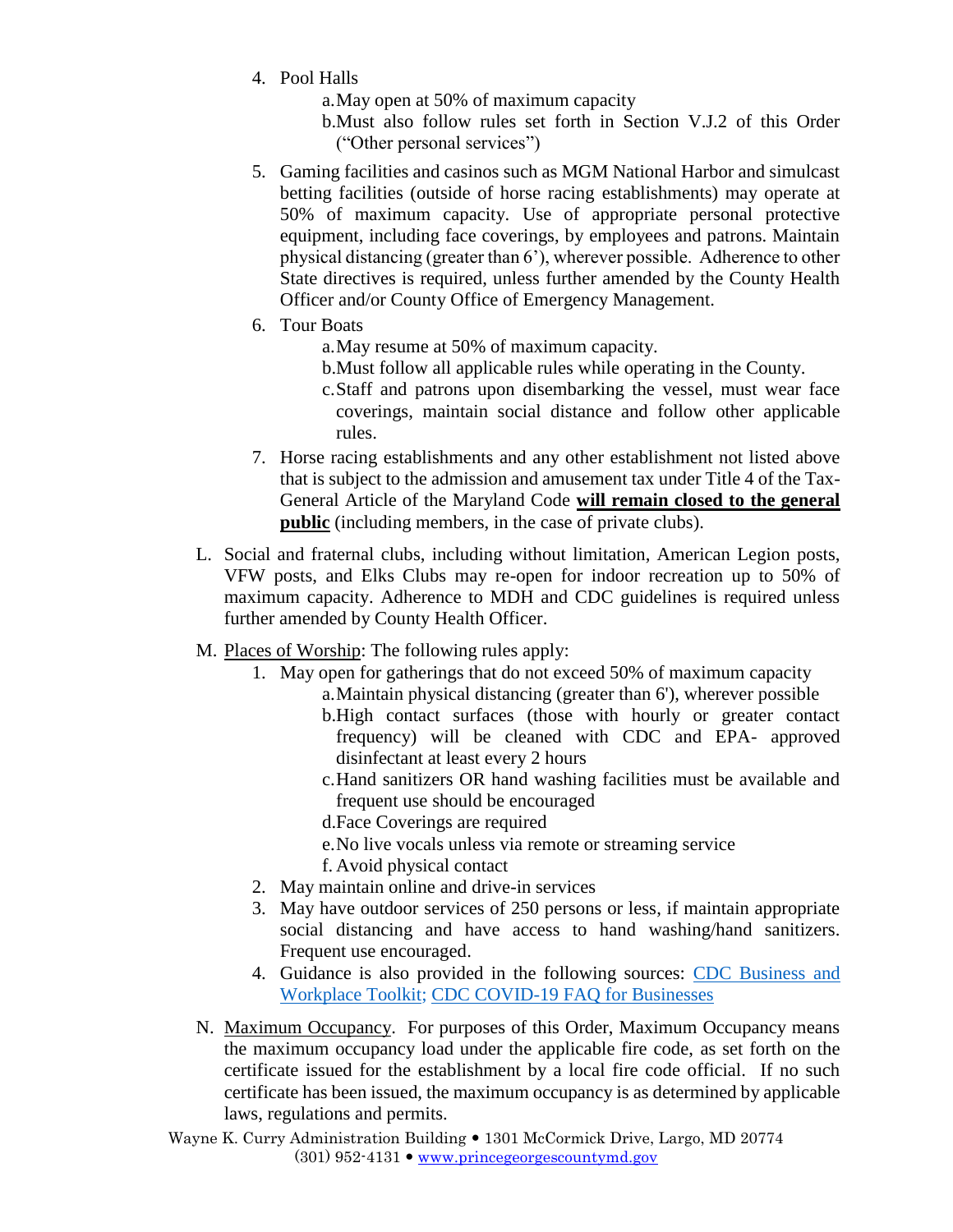- VI. The following activities are specifically allowed when done in compliance with applicable CDC and MDH social distancing guidance and other applicable directives issued by the State Secretary of Health or County Health Officer:
	- A. Outdoor exercise activities, such as walking, hiking, running, biking, or individual and small group sports such as golfing, tennis, and similar activities
	- B. Miniature golf establishment are allowed to open up to 50% of maximum capacity
	- C. Outdoor fitness instruction
	- D. Parks are open for personal fitness and fitness classes. This includes all parks, fields, tennis courts, tracks and golf courses. Low contact sports are also allowed.
	- E. Summer/day camps: Open for 10 or fewer participants (including leaders) with capacity constraints of 10 people per room for indoor activities; maximum of 50 persons indoors if maximum of 10 per group is maintained. Outdoor activities may have a maximum of 100 persons, if maximum of 10 per group is maintained.
	- F. Playgrounds can open.
	- G. Outdoor swimming pools, both public and private, up to a maximum capacity of 50%. Guidance is provided in [MD Directive & Order for Swimming Pools](https://phpa.health.maryland.gov/Documents/2020.05.27.01%20-%20MDH%20Order%20-%20Pools%20Order.pdf) and [MD Guidance & Best Practices for Swimming Pools.](https://commerce.maryland.gov/Documents/BusinessResource/Swimming-Pools-COVID-19-Directives.pdf) Indoor pools (both public and private) remain closed.
	- H. Indoor Skating Rinks (roller and ice skating) may open. Limited to 50% of maximum capacity.
	- I. Recreational facilities may open up to 50% of maximum capacity.
	- J. Youth Sports

1.Only low-contact sports allowed at this time.

- 2.May resume in small groups, no more than 9 children and 1 coach maximum of 100 people in any area while maintaining small group size. Allowed if facility can accommodate group size and spacing requirements.
- 3.Limited, low-contact sports, indoor and outdoor practices, focused on individual skill building versus competition.
- 4.Limited touching of shared equipment and gear.
- 5.There must be physical distancing for players while not actively engaged in play.
- 6.There must also be physical distancing of spectators.
- 7.To the extent possible, individuals engaged in the sport and spectators at the venue shall wear a face covering, especially when social distancing is not feasible. *Face coverings are not recommended when outside on very hot days due to the risk of heat injury.*
- K. Other Recreational Establishments: The following may open at 50% maximum capacity:
	- 1. Recreational fishing
	- 2. Recreational hunting
	- 3. Shooting ranges
	- 4. Outdoor archery
	- 5. Recreational boating
	- 6. Horse boarding and riding facilities
	- 7. Marinas and watercraft rental businesses
	- 8. Campgrounds
- L. Visiting Cemeteries
- Wayne K. Curry Administration Building 1301 McCormick Drive, Largo, MD 20774  $(301)$  952-4131  $\bullet$  [www.princegeorgescountymd.gov](http://www.princegeorgescountymd.gov/)